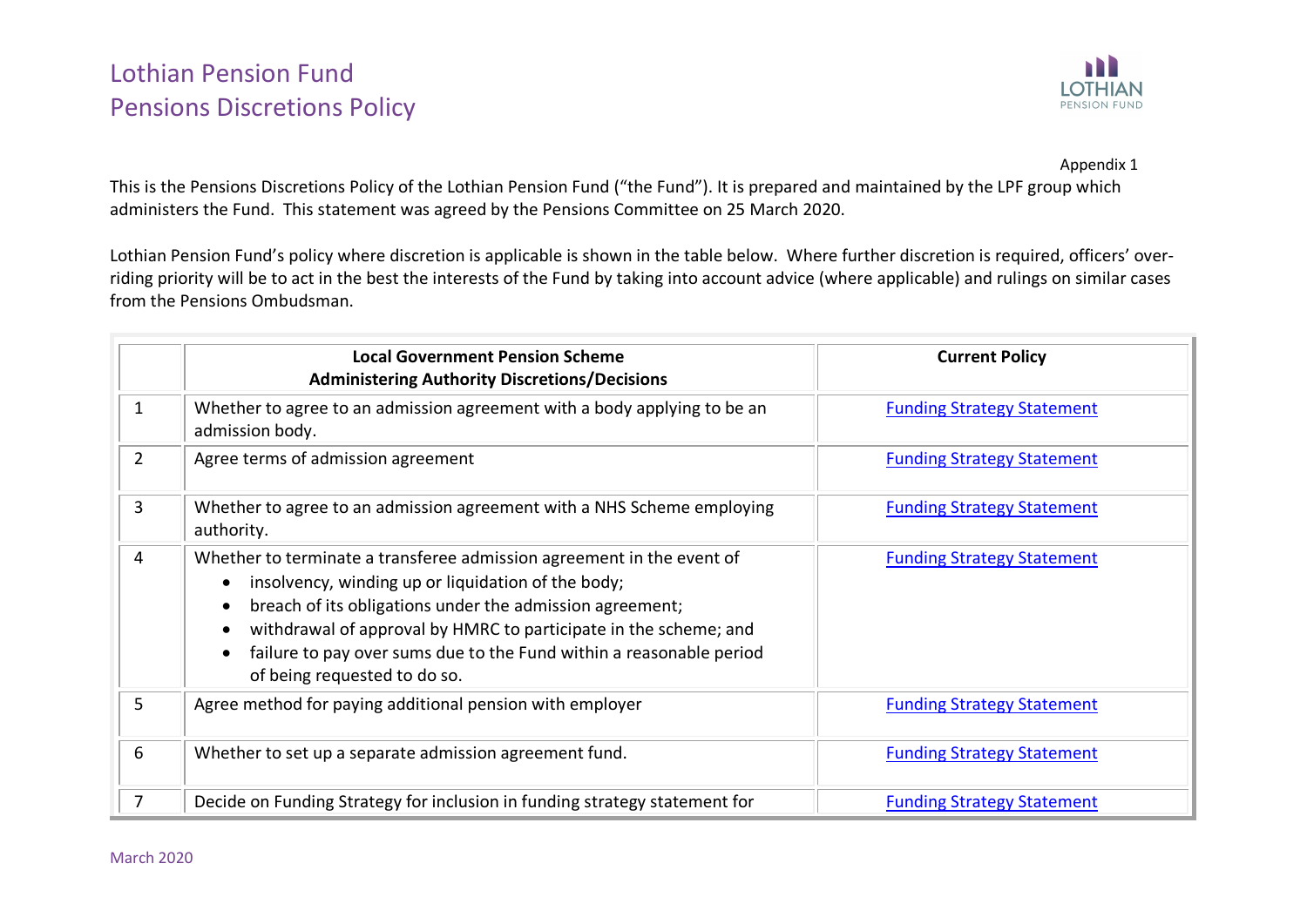

|    | approval by Pensions Committee.                                                                                                                                                                                                                                                                                                                                                                                                                                                                                                                                                                                                                                                                                                                                                                                                                                                                                                                                           |                                               |
|----|---------------------------------------------------------------------------------------------------------------------------------------------------------------------------------------------------------------------------------------------------------------------------------------------------------------------------------------------------------------------------------------------------------------------------------------------------------------------------------------------------------------------------------------------------------------------------------------------------------------------------------------------------------------------------------------------------------------------------------------------------------------------------------------------------------------------------------------------------------------------------------------------------------------------------------------------------------------------------|-----------------------------------------------|
| 8  | Whether to obtain revision of employer's contribution rate on termination of<br>an admission agreement where underfunding not met by insurer, bond or<br>indemnity.                                                                                                                                                                                                                                                                                                                                                                                                                                                                                                                                                                                                                                                                                                                                                                                                       | <b>Funding Strategy Statement</b>             |
| 9  | Whether to obtain revision of employer's contribution rate if there are<br>circumstances which make it likely a Scheme employer will become an exiting<br>employer                                                                                                                                                                                                                                                                                                                                                                                                                                                                                                                                                                                                                                                                                                                                                                                                        | <b>Funding Strategy Statement</b>             |
| 10 | Whether any strain on Fund costs be paid up front by employing authorities<br>following redundancy, early retirement, flexible retirement, or the waiver (in<br>whole or in part) of any actuarial reduction on flexible or discretionary<br>retirement.                                                                                                                                                                                                                                                                                                                                                                                                                                                                                                                                                                                                                                                                                                                  | <b>Funding Strategy Statement</b>             |
| 11 | Agree to bulk transfer payment                                                                                                                                                                                                                                                                                                                                                                                                                                                                                                                                                                                                                                                                                                                                                                                                                                                                                                                                            | <b>Funding Strategy Statement</b>             |
| 12 | Governance compliance statement must state whether the administering<br>authority delegates their function or part of their function in relation to<br>maintaining a pension fund to a committee, a sub committee or an officer of<br>the administering authority and if they do so delegate, state:<br>the frequency of any committee or sub committee meetings<br>$\bullet$<br>the terms of reference, structure and operational procedures<br>$\bullet$<br>appertaining to the delegation<br>whether representatives of employing authorities or members are<br>included and, if so whether they have voting rights<br>The statement must also state<br>the extent to which a delegation, or the absence of a delegation,<br>$\bullet$<br>complies with guidance from Scottish Ministers and the extent it does<br>not comply, state the reasons for non-compliance and<br>the terms, structure and operational procedures appertaining to the<br>local Pensions Board | <b>Annual Governance Compliance Statement</b> |
| 13 | Decide frequency of payments to be made over to the Fund by employers                                                                                                                                                                                                                                                                                                                                                                                                                                                                                                                                                                                                                                                                                                                                                                                                                                                                                                     | <b>Pensions Administration Strategy</b>       |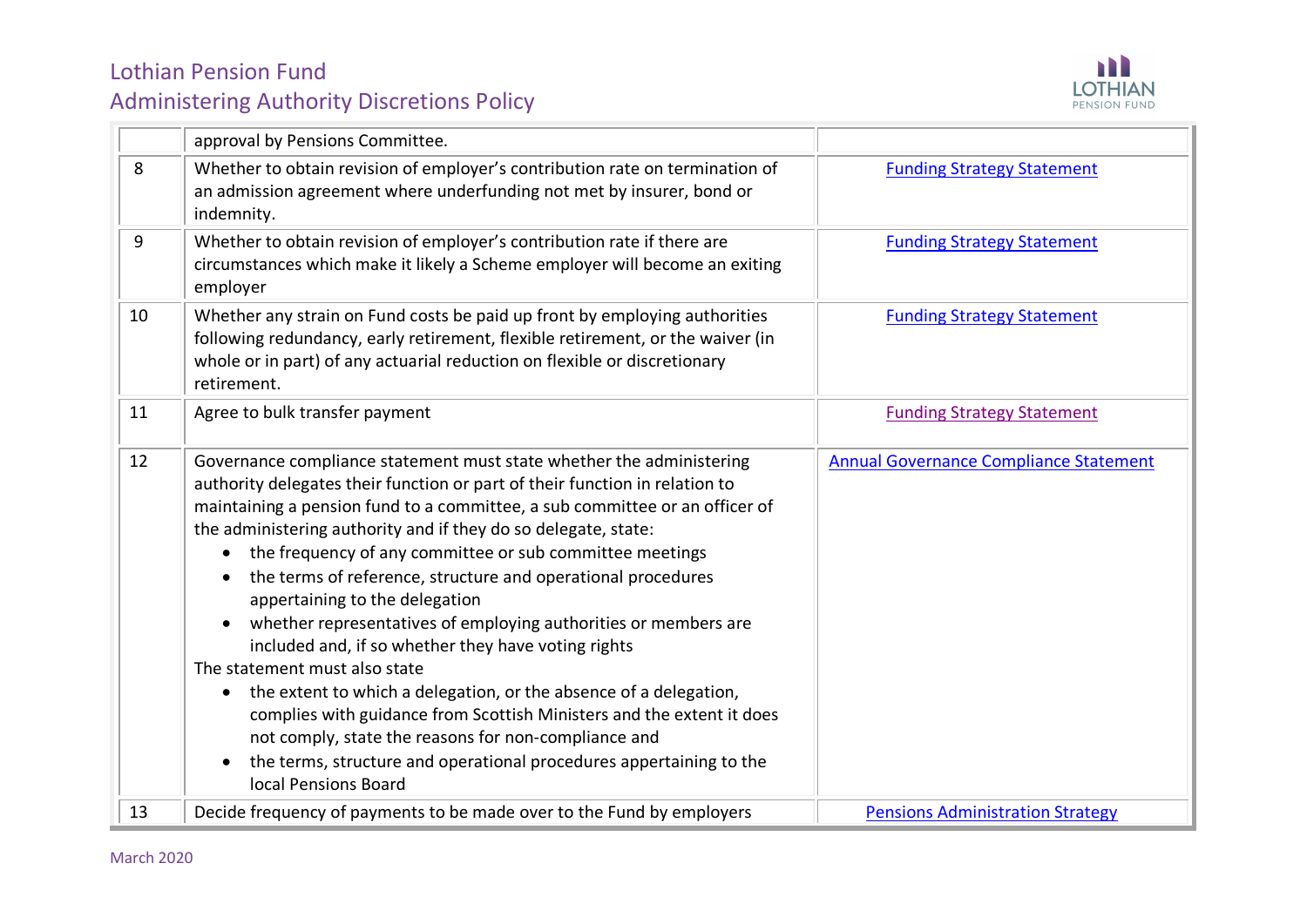

|    | and whether to make an administration charge.                                                                                                                                                                                                                                 |                                                                                                                                                                                                                                                                 |
|----|-------------------------------------------------------------------------------------------------------------------------------------------------------------------------------------------------------------------------------------------------------------------------------|-----------------------------------------------------------------------------------------------------------------------------------------------------------------------------------------------------------------------------------------------------------------|
| 14 | Decide form and frequency of information to accompany payments to the<br>Fund.                                                                                                                                                                                                | <b>Pensions Administration Strategy</b>                                                                                                                                                                                                                         |
| 15 | Recover additional costs arising from employing authority's level of<br>performance.                                                                                                                                                                                          | <b>Pensions Administration Strategy</b>                                                                                                                                                                                                                         |
| 16 | Whether to charge interest on payments by employers which are overdue.                                                                                                                                                                                                        | <b>Pensions Administration Strategy</b>                                                                                                                                                                                                                         |
| 17 | Whether the Fund should appeal against employer decision (or lack of<br>decision).                                                                                                                                                                                            | <b>Pensions Administration Strategy</b>                                                                                                                                                                                                                         |
| 18 | Specify information to be supplied by employers to enable administration.<br>Authority to discharge its functions.                                                                                                                                                            | <b>Pensions Administration Strategy</b>                                                                                                                                                                                                                         |
| 19 | Whether to have a written pensions administration strategy and if so the<br>matters it should include.                                                                                                                                                                        | <b>Pensions Administration Strategy</b>                                                                                                                                                                                                                         |
| 20 | A pension account may be kept in such form as the administering authority<br>considers appropriate                                                                                                                                                                            | Lothian Pension Fund will decide the form<br>in which pension accounts are kept based<br>on any published advice or best practice<br>and in the most efficient manner that can<br>be devised.                                                                   |
| 21 | Decide, in the absence of an election from the member within 12 months of<br>ceasing a concurrent employment, which ongoing employment benefits from<br>the concurrent employment which has ceased should be aggregated (where<br>there is more than one ongoing employment). | If no option is received Lothian Pension<br>Fund will aggregate the terminated<br>concurrent employment to the active<br>account that is most beneficial to the<br>member.                                                                                      |
| 22 | Whether to obtain a satisfactory medical certificate before agreeing to an<br>application to pay Additional Pension Contributions (APCs) or Shared Cost<br>Additional Pension Contributions (SCAPCs).                                                                         | Members will be required to produce<br>medical evidence in support of an<br>application to purchase additional pension,<br>unless SCAPCs are being paid in respect of<br>lost pension due to short-term absence<br>such as career break, child-related leave or |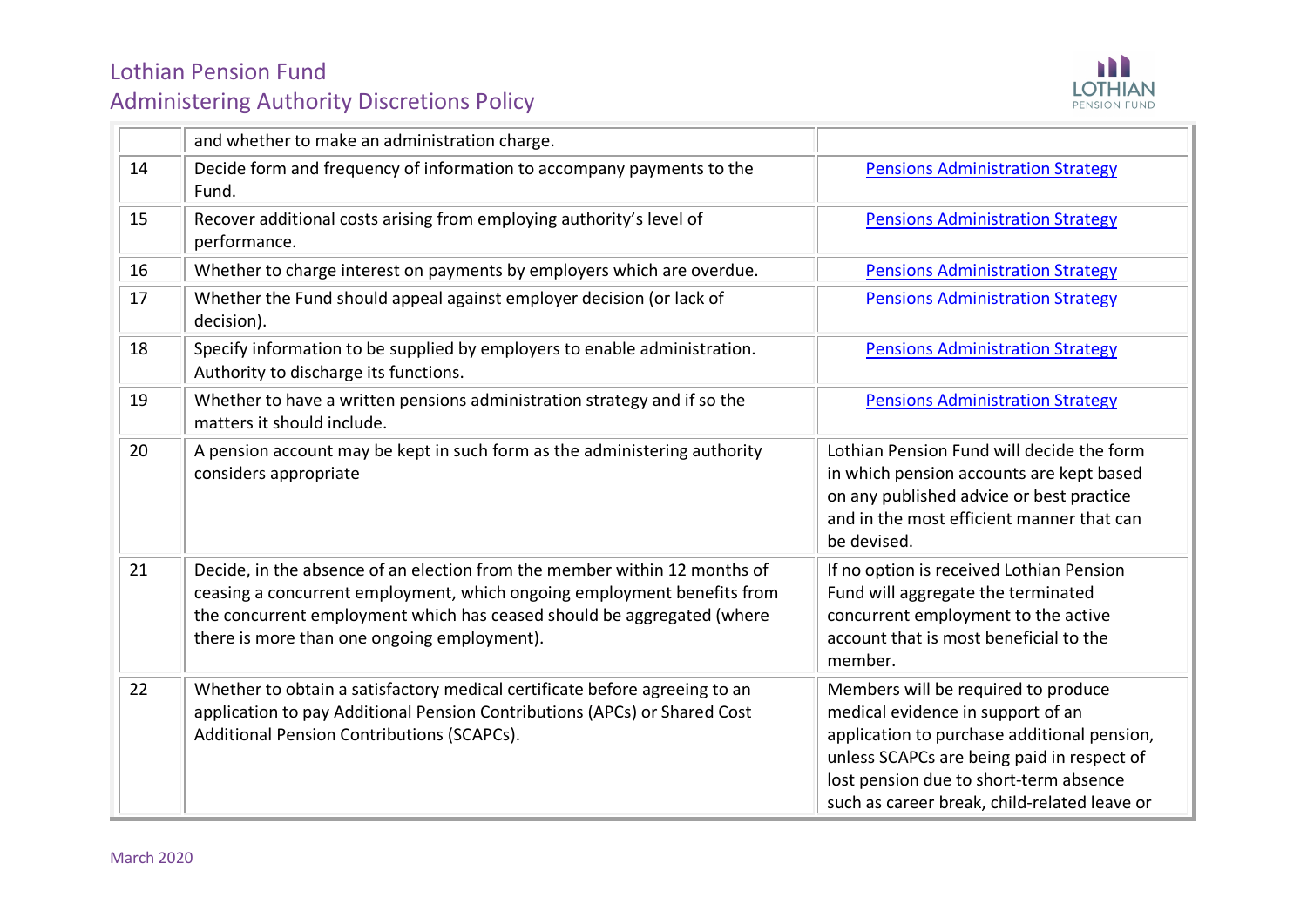

|    |                                                                                                                                                                     | reserve forces leave. Where that evidence<br>incurs costs, these will be met by the<br>member.                                                                                                                                                                                                                                                              |
|----|---------------------------------------------------------------------------------------------------------------------------------------------------------------------|-------------------------------------------------------------------------------------------------------------------------------------------------------------------------------------------------------------------------------------------------------------------------------------------------------------------------------------------------------------|
| 23 | Whether to accept an application to pay an APC/SCAPC if not satisfied that<br>the member is in reasonably good health.                                              | Where satisfactory medical evidence<br>cannot be obtained in support of the<br>member's application, the request will not<br>be granted.                                                                                                                                                                                                                    |
| 24 | Whether to turn down a request to pay APCs or SCAPCs over a period of time<br>where it would be impractical to allow such a request.                                | In view of the administration costs<br>involved for both the Fund and the<br>employer, requests to pay APCs or SCAPCs<br>over a period of time to make up lost<br>pension for an absence of less than 10<br>working days will be refused. Members<br>will still be able to proceed but will be<br>required to make APCs or SCAPCs as a<br>lump sum payment. |
| 25 | Whether to charge a member for provision of estimate of additional pension<br>that would be provided by the scheme in return for transfer of in-house AVC<br>funds. | Member is entitled to one free estimate<br>within a 12-month period. If a further<br>estimate is to be provided within a 12-<br>month period, then a charge will be made.                                                                                                                                                                                   |
| 26 | Whether to extend the 3-month election period that allows a member on<br>leaving employment (by reasons of redundancy) to capitalise their added<br>years contract. | Lothian Pension Fund will not extend the<br>election time period of three months for<br>capitalisation except where a member was<br>not made aware of this right.                                                                                                                                                                                           |
| 27 | Make an election on behalf of deceased member with a certificate of<br>protection of pension benefits.                                                              | Lothian Pension Fund will determine the<br>pay figure and make an election on behalf<br>of a deceased person.                                                                                                                                                                                                                                               |
| 28 | Allow extension of period within which a scheme member must submit<br>election for benefits or alter the date from which they elect to have pension                 | Members may make an election for<br>payment of benefits up to three months                                                                                                                                                                                                                                                                                  |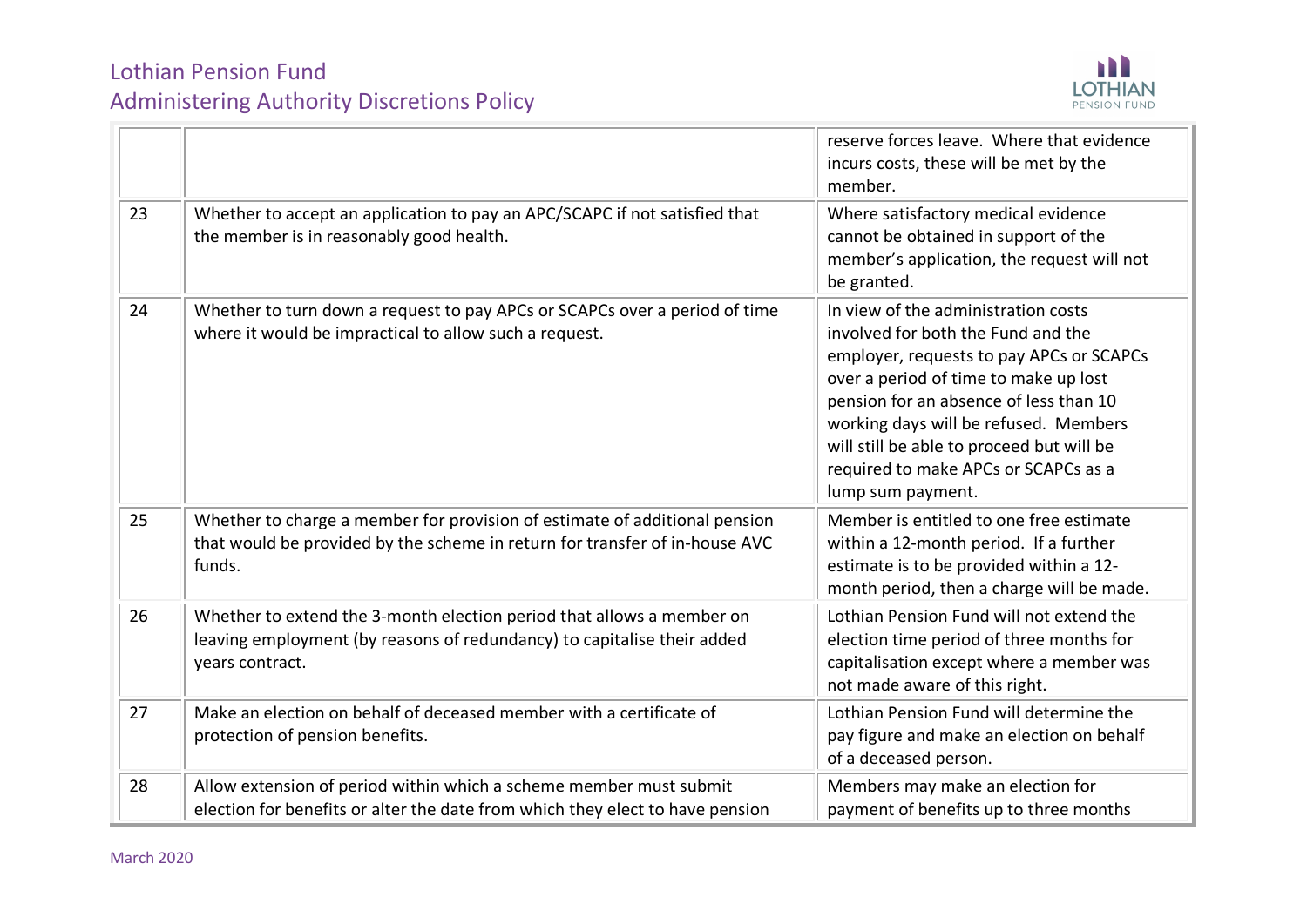

|    | paid.                                                                                                                                                                                                                                           | before their intended retirement date.                                                                                                                                                                                                                                                                                                                                                                                                                                                                                                                                                                                                                                                                                                                                                                                                 |
|----|-------------------------------------------------------------------------------------------------------------------------------------------------------------------------------------------------------------------------------------------------|----------------------------------------------------------------------------------------------------------------------------------------------------------------------------------------------------------------------------------------------------------------------------------------------------------------------------------------------------------------------------------------------------------------------------------------------------------------------------------------------------------------------------------------------------------------------------------------------------------------------------------------------------------------------------------------------------------------------------------------------------------------------------------------------------------------------------------------|
| 29 | Can pay death grant due to personal representatives or anyone appearing to<br>be beneficially entitled to the estate without the need for confirmation, grant<br>of probate/letters of administration.<br>Decide to whom a death grant is paid. | As required Lothian Pension Fund will use its<br>absolute discretion in accordance with the<br>regulations and in the first instance consider<br>the member's expression of wish<br>form. Where no valid nomination exists or is<br>considered inappropriate, before deciding to<br>whom the death grant should be paid the<br>fund will gather background information<br>including any valid will. Where a will has been<br>made consideration will be given to the<br>deceased's wishes. Where no valid will exists,<br>payment may be made to obvious<br>beneficiaries i.e. spouse, children, dependant,<br>relative, executors or any other person who<br>makes a valid claim. In cases where a number<br>of potential beneficiaries exist, dependency<br>and intestate law will be considered as a guide<br>to determining claims |
| 30 | Decide to whom any Additional Voluntary Contributions or Shared Cost<br>Additional Pension Contributions monies (including life assurance monies)<br>are to be paid on the death of the member.                                                 | Lothian Pension Fund will decide, based on<br>the circumstances of the individual case,<br>who should receive payment of the<br>member's monies, having full regard for<br>the fact that they must be applied for the<br>benefit of the member's nominee,<br>personal representative or any person<br>appearing to have been a relative or<br>dependent of the member.                                                                                                                                                                                                                                                                                                                                                                                                                                                                 |
| 31 | Approve medical advisors used by employers (for ill-health retirement)                                                                                                                                                                          | Lothian Pension Fund approves and<br>maintains a list of medical advisors.                                                                                                                                                                                                                                                                                                                                                                                                                                                                                                                                                                                                                                                                                                                                                             |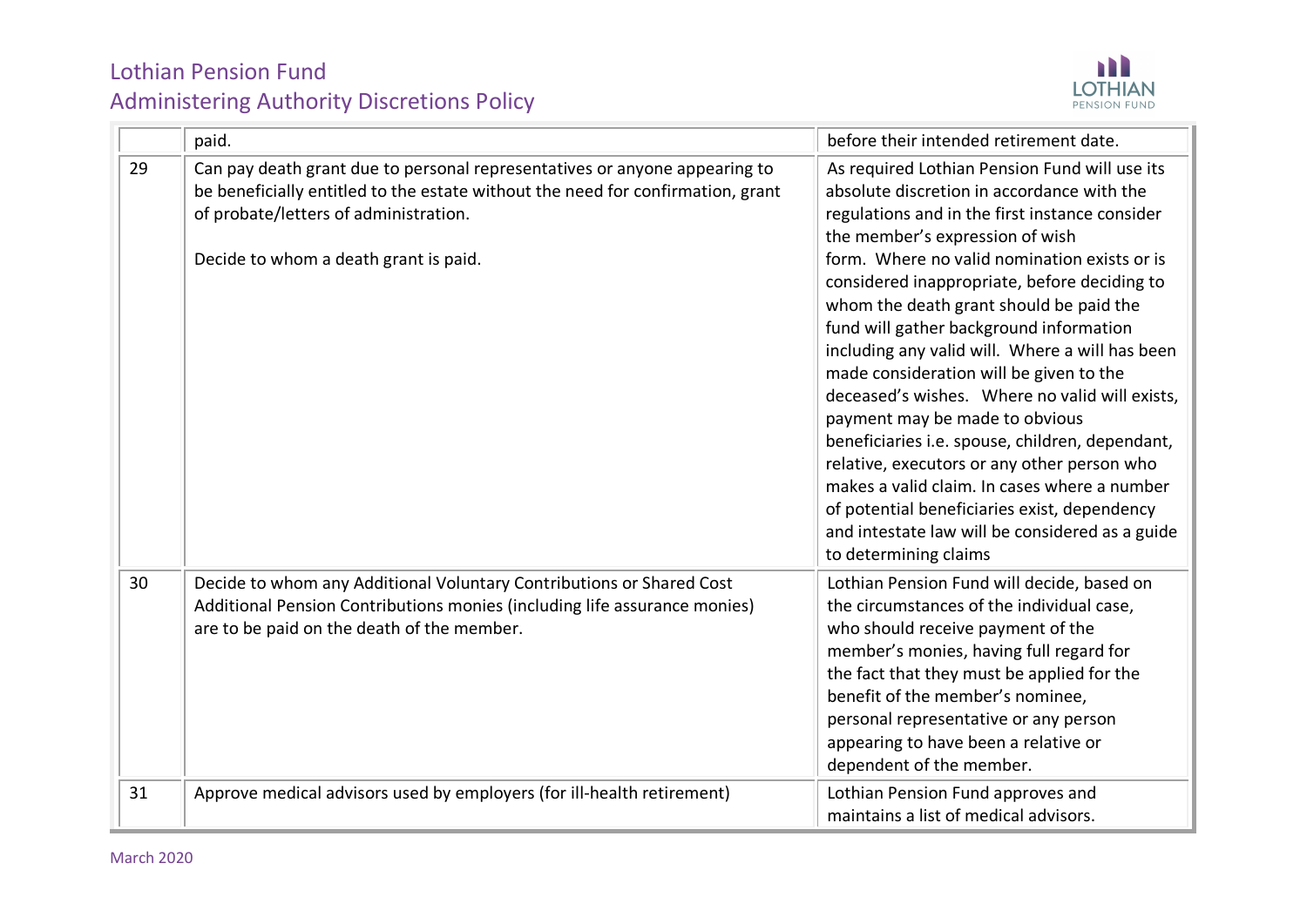

| 32 | Whether to extend six-month period to lodge a stage 1 Internal Dispute<br>Resolution Procedure appeal.                                                                                                         | The "appointed person", as nominated by<br>Lothian Pension Fund in accordance with<br>Scheme Regulation 69(7)(b), under its<br>Internal Dispute Resolution Procedure,<br>may extend the time limit depending on<br>the merits of the case. |
|----|----------------------------------------------------------------------------------------------------------------------------------------------------------------------------------------------------------------|--------------------------------------------------------------------------------------------------------------------------------------------------------------------------------------------------------------------------------------------|
| 33 | Date to which benefits shown on annual benefit statements are calculated.                                                                                                                                      | Benefit statements will show benefits<br>calculated as at 31 March for active<br>members. Deferred and pension credit<br>members will show benefits calculated to<br>the most recent pension increase date.                                |
| 34 | Decide policy on abatement of pensions following re-employment.                                                                                                                                                | Lothian Pension Fund will not abate<br>pensions of pensioner members on re-<br>employment (This excludes the abatement<br>of Compensation Pensions where no such<br>discretion exists).                                                    |
| 35 | Allow transfer of pension rights into the Fund                                                                                                                                                                 | Transfer in of previous pension rights is<br>restricted to Public Sector Transfer Club<br>(PSTC). Applications must be made within<br>twelve months of joining the pension<br>scheme.                                                      |
| 36 | Decide whether deferred beneficiary meets permanent ill-health criteria                                                                                                                                        | Lothian Pension Fund will pay early<br>payment of deferred on health grounds<br>subject to ill-health medical certification.                                                                                                               |
| 37 | For pre 1 April 2009 deferred members, decide whether to allow access to<br>deferred benefits on compassionate grounds between age 50 and 55, where<br>the former employer has ceased to be a scheme employer. | Lothian Pension Fund will not grant early<br>payment of benefits between age 50 and 55<br>unless there are exceptional extenuating<br>circumstances.                                                                                       |
| 38 | Decide evidence required to determine financial dependence of co-habiting                                                                                                                                      | Lothian Pension Fund will require at least                                                                                                                                                                                                 |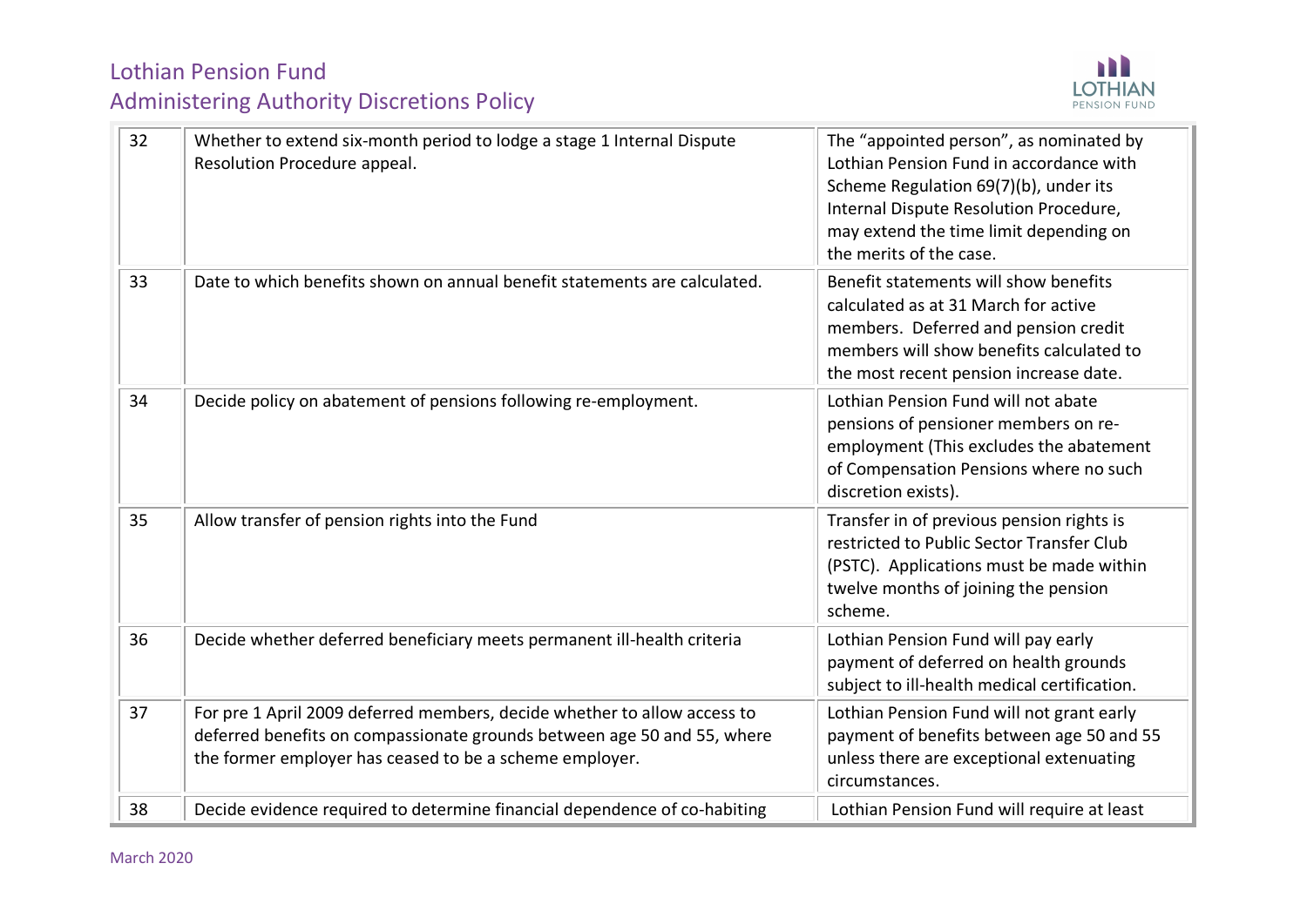

|    | partner on scheme member or financial interdependence of co-habiting<br>partner and scheme member                                                                                             | one of the following types of evidence<br>from at least two years prior to the date of<br>death:<br>1. Joint tenancy agreement/mortgage<br>statement<br>2. Council tax charges<br>3. Joint bank account that shows<br>regular utility payments i.e. rent,<br>mortgage, shopping etc<br>4. Utility bills |
|----|-----------------------------------------------------------------------------------------------------------------------------------------------------------------------------------------------|---------------------------------------------------------------------------------------------------------------------------------------------------------------------------------------------------------------------------------------------------------------------------------------------------------|
| 39 | Decide to treat a child who commences full-time education or vocational<br>training after the date of the member's death as an eligible child after the<br>child attains age 18 until age 23. | At the time of a member's death, a child<br>over age 17 who is in full-time education<br>not having had a break of over one year<br>will be treated as an eligible child.                                                                                                                               |
| 40 | Decide to treat child as being in continuous education or training despite a<br>break.                                                                                                        | A break of one year will be disregarded so<br>long as there is a clear intention to return<br>to education or training following the<br>break.                                                                                                                                                          |
| 41 | Decide to suspend child's pension during a break in education or training.                                                                                                                    | Lothian Pension Fund will suspend a child's<br>pension during a break in education or<br>training.                                                                                                                                                                                                      |
| 42 | Decide to treat a child who is disabled within the meaning of the Equality Act<br>2010 as being an eligible child.                                                                            | Lothian Pension Fund will rely on medical<br>certification. Where that evidence incurs<br>costs, these will be met by the child's<br>guardian.                                                                                                                                                          |
| 43 | Decide whether to commute a small pension.                                                                                                                                                    | While Lothian Pension Fund's general<br>policy is to commute small pensions in<br>accordance with the provisions of the<br>Finance Act 2004, should a member not                                                                                                                                        |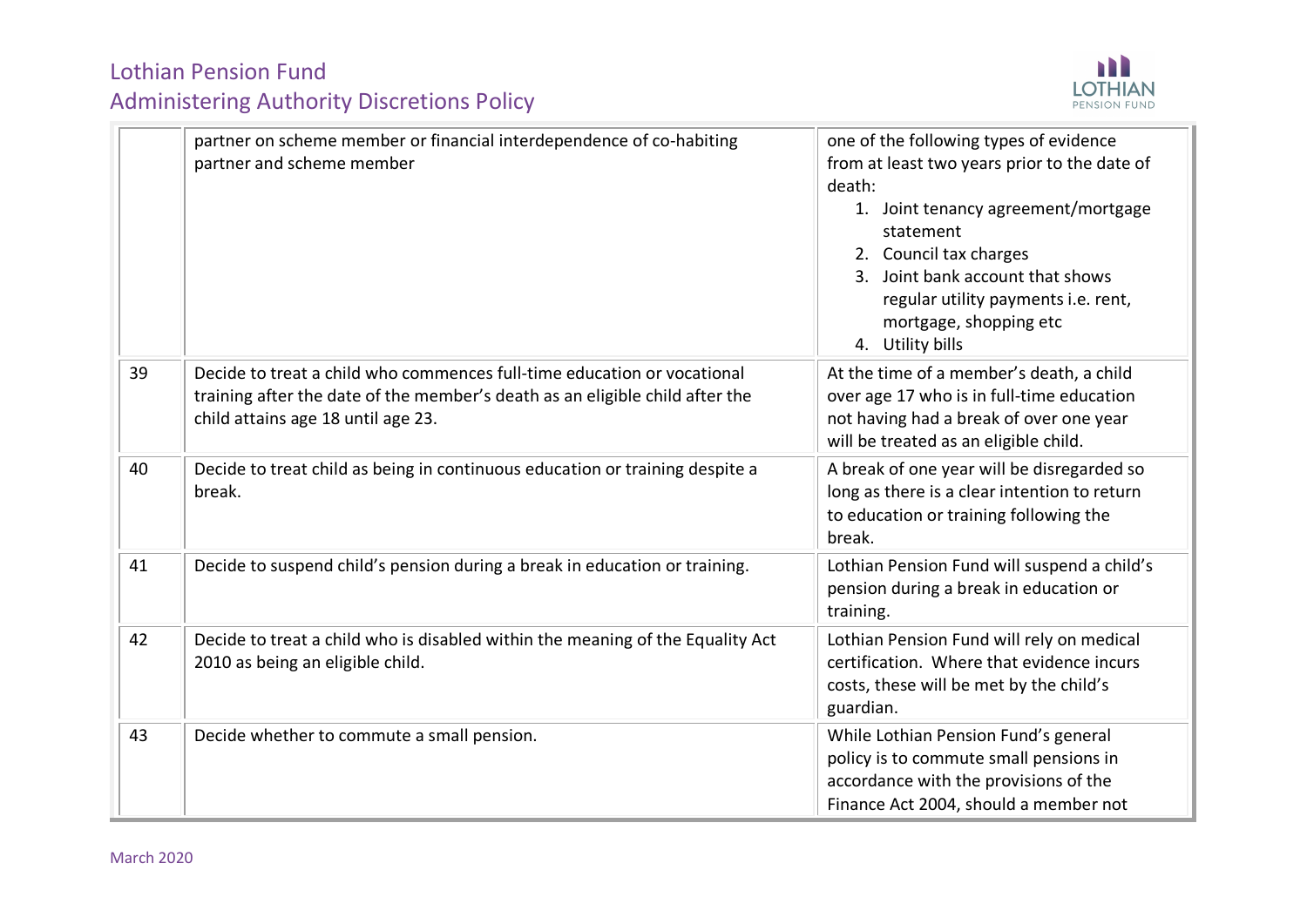

|    |                                                                                                                                                                                                     | wish such and request otherwise, then a<br>small pension will be paid.                                                                                                                                                                                                                  |
|----|-----------------------------------------------------------------------------------------------------------------------------------------------------------------------------------------------------|-----------------------------------------------------------------------------------------------------------------------------------------------------------------------------------------------------------------------------------------------------------------------------------------|
| 44 | For members subject to the provisions of earlier regulations, decide whether<br>to commute pension on grounds of serious ill-health                                                                 | Subject to the member's wishes and<br>medical certification that life expectancy is<br>less than one year, Lothian Pension Fund<br>will commute pension on grounds of<br>serious ill-health.                                                                                            |
| 45 | Decide, in the absence of an election from the member, which benefit is to<br>be paid where the member would be entitled under 2 or more regulations in<br>respect of the same period of membership | Lothian Pension Fund will award the<br>benefit that produces the best benefit for<br>the scheme member.                                                                                                                                                                                 |
| 46 | Decide valuation day for pension sharing order                                                                                                                                                      | The valuation day for pension sharing<br>orders shall be the date of divorce. The<br>implementation date for the pension<br>sharing order will be the last day of the<br>four-month implementation period from<br>the date of decree.                                                   |
| 47 | How to discharge Pension Credit liability                                                                                                                                                           | Lothian Pension Fund will discharge<br>pension credit liabilities by conferring<br>appropriate rights under the Scheme on<br>the ex-spouse or ex-civil partner. The ex-<br>spouse or ex-civil partner may request a<br>transfer of pension rights to another<br>qualifying arrangement. |
| 48 | Decide charges to be levied in Pension Sharing cases                                                                                                                                                | Charges are set with reference to the<br><b>National Association of Pension Funds</b><br>schedule of charges and are increased in<br>line with the cost of living each year.                                                                                                            |
| 49 | Agree to pay annual compensation on behalf of employer and recharge<br>payments to employer                                                                                                         | Lothian Pension Fund on behalf of the City<br>of Edinburgh Council pays compensation                                                                                                                                                                                                    |